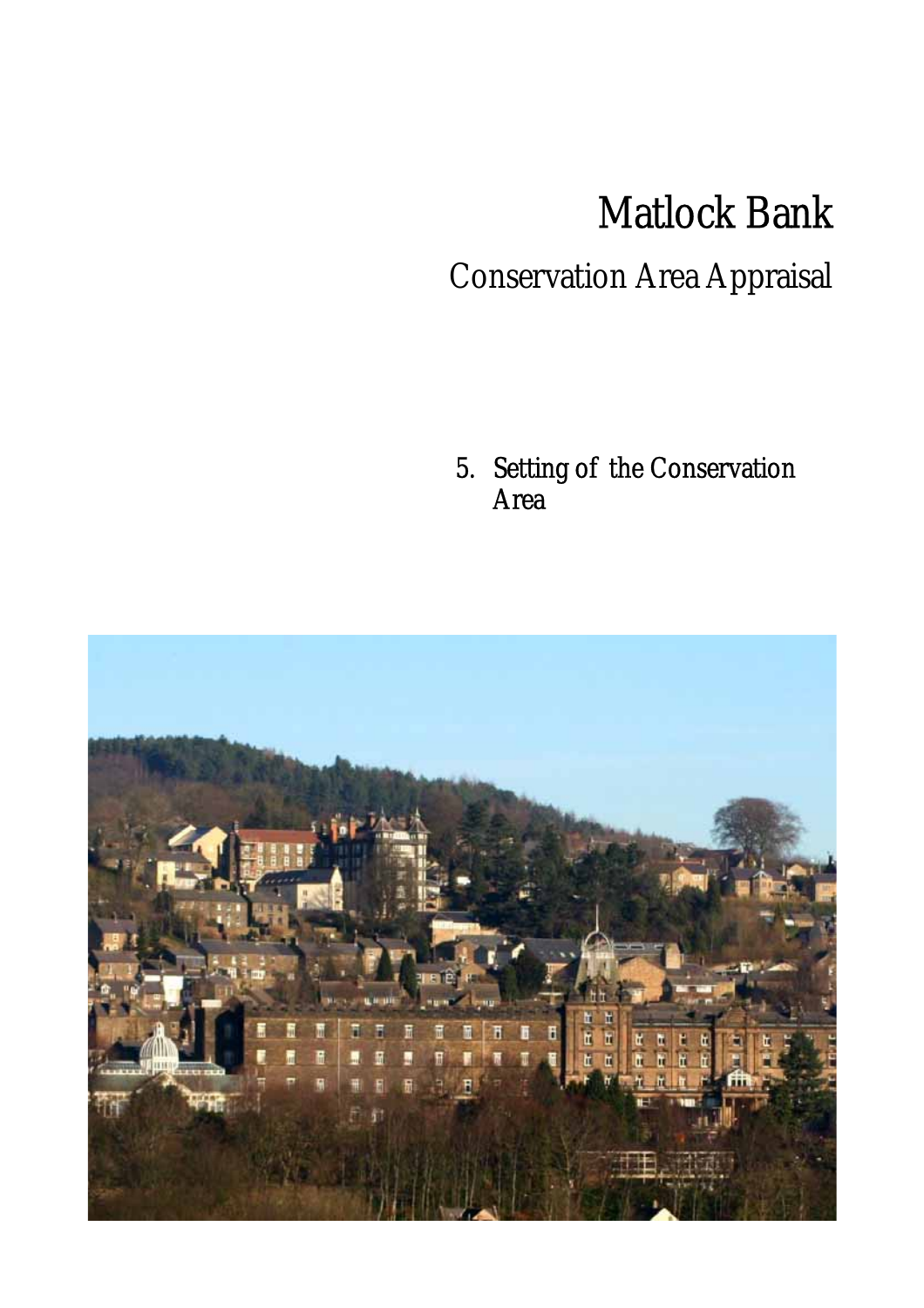## SETTING OF THE CONSERVATION AREA

Although the boundary of the conservation area is drawn tightly around the buildings, and it is the buildings that make up the greater part of its character, the wider setting of the conservation area and long distance exchanges of view across the Derwent Valley are critical to its significance.

There are few places on Matlock Bank which are without glimpses of the spectacular views across the Derwent Valley. Undoubtedly the good views, clear air and shelter of the steep slope were factors in Smedley's choice of location establishing the centre for hydropathy, which advocated fresh air and exercise as an essential part of the treatment. An early view taken from 'the High Tor area' (circa 1890 –1900) before much of the infilling of Matlock Bank around the hydros, shows, although a little hazy, the significance of Smedley's Hydro as a landmark on the hillside, with little else other than fields between this and Matlock Bridge below. This photograph was taken at the height of the hydropathic era and views into the conservation area such as this are equally significant today.



Pl. 17 View of Matlock Bank from the High Tor area c.1890-1900

County Hall, the former Smedley's Hydro, can also be clearly seen from Salters Lane, on the south side of the valley. The building clearly dominates the hillside, running horizontally along the contours, with its expansive wings, and a vertical emphasis as well in its great chimney and central tower. At the top of Matlock Bank to the west, the land can be seen to rise up to the moor, with a ridge of trees.



Bank Road rising above the Town Hall



Panoramic view of Matlock Bank from Salters Lane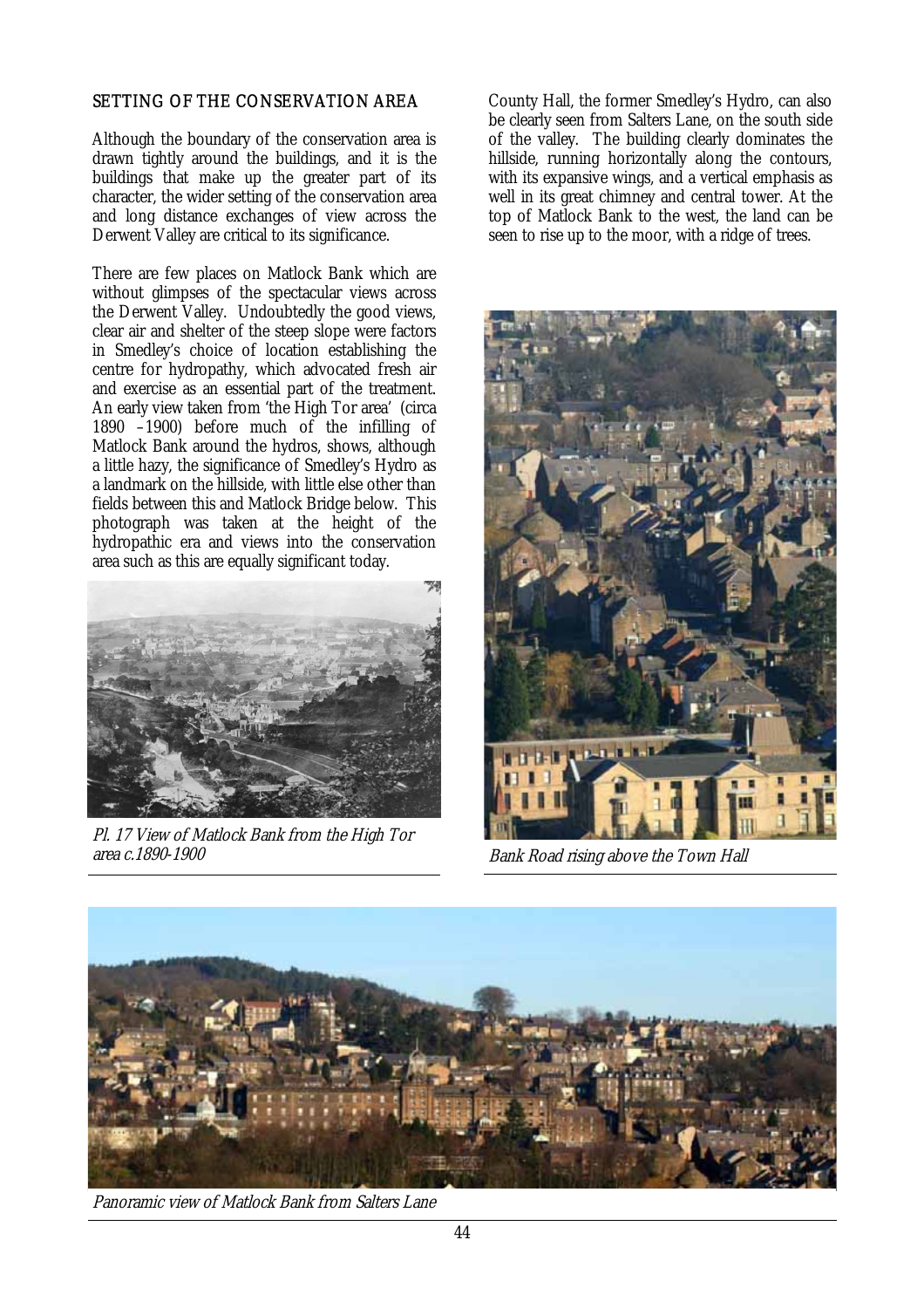Steep Turnpike is also clear from this vantage point with the building known as 'the Mount' (now 42 Steep Turnpike and 115 Lime Tree Road) clearly visible at the top on the right hand side. The Limestone Way runs parallel to Salters Lane in part and from here and along Snitterton Road below there are also important viewpoints.

The approach into the conservation area from the south is distinctive. From close to Crown Square, looking up Bank Road, three of the most significant hydros can be seen one above the other with the Town Hall marking the entrance to Bank Road at the bottom, County Hall above and Rockside's turrets as the crowning glory in the distance.



View up the hill of the Town Hall, County Hall and Rockside, three former hydros

Just as views into the conservation area are important, so are views out. High Tor, Masson and Riber Hills can all be viewed from a number of



High Tor and Black Rocks from Jackson Tor

points within the conservation area. From the top of Jackson Tor on Cavendish Road, at the north west corner of the conservation area, the cable cars of the Heights of Abraham can be picked out, as can the results of quarrying into the hillside at Cawdor & Hall Dale Quarry. The new Sainsbury development at the former Cawdor Quarry site will be visible from the high vantage points within the conservation area. High Tor can be seen in profile as an abrupt edge to the hillside, with the limestone face just visible at the edge, with Black Rock beyond it.



High Tor visible from County Hall car park



View of the former Cawdor Quarry site

Riber Castle, dominating Riber Hill, is a highly visible landmark from Matlock Bank, perhaps at one time intended to remind competing hydros of the success of Smedley its creator.

To the north of the conservation area the setting becomes more rural, with the sparse Matlock Moor on the hilltop above. There is also a sense of openness east of the Chesterfield Road boundary, where the land starts to fall away, and the topography tends to hide the development further east, towards Lumsdale.